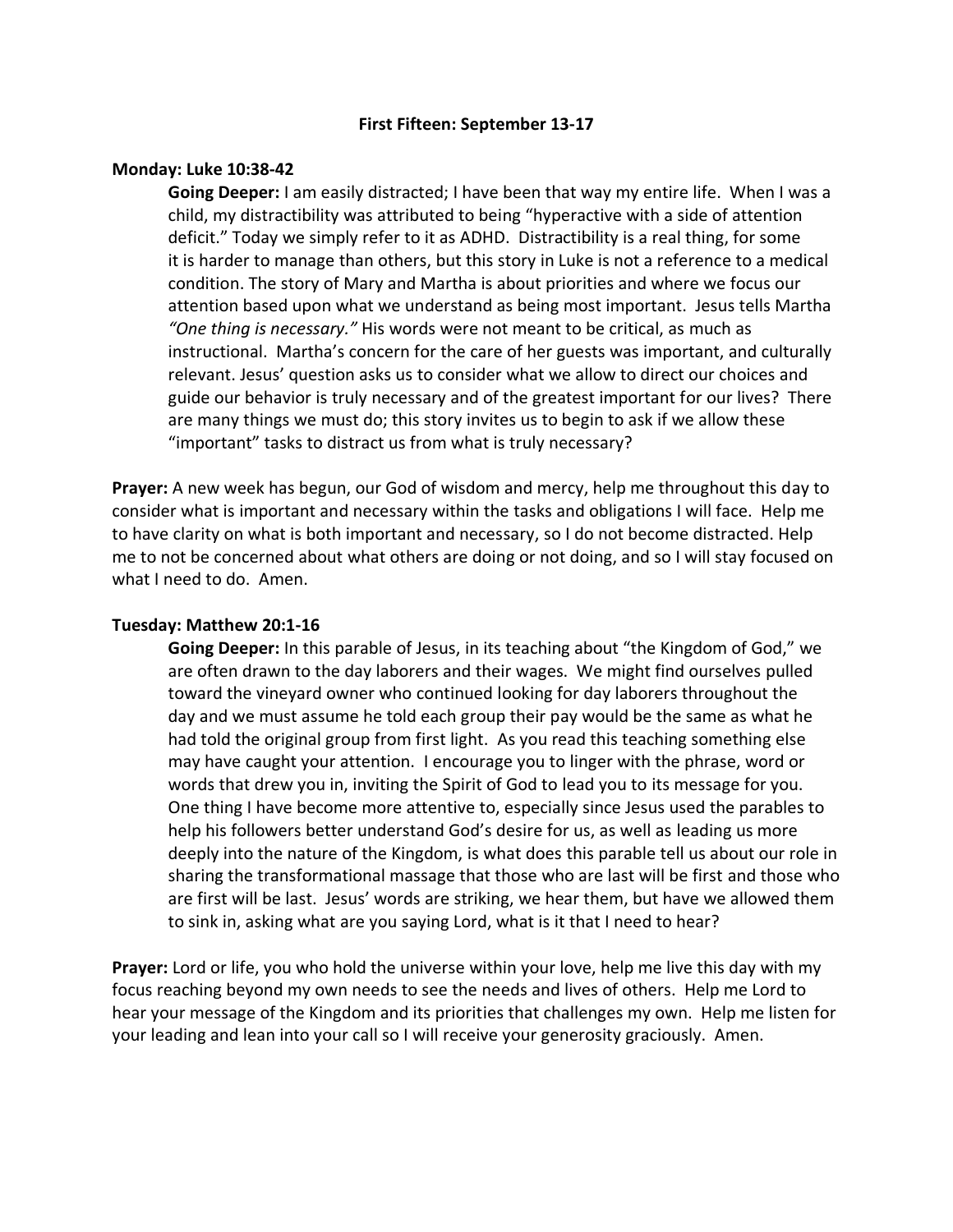### **Wednesday: Ecclesiastes 9:11-18**

**Going Deeper:** The writer of Ecclesiastes reminds us to remain grounded and focused on the present moment rather than getting ahead of ourselves in our plans and desires. These words are attributed to David's son Solomon, whose story we find in 1 Kings 3. Solomon asked God for wisdom and discernment to help him lead the people of Israel. As you read these words of wisdom, what do you hear the writer telling those who are listening? More often the not it is the loudest person in the room who seems to get people's attention. Although, I have a hard time imagining Jesus being the loudest person in the room. His desire who not to garner our attention, nor did he seek fame. His focus was on those who were often left behind, they were not the fastest, or strongest, or those who held what they perceived as power. Jesus seemed to seek out those who life left them open to the message of these words of Solomon… *"time and chance happen to them all… no one knows when their hour will come."* (NIV)

**Prayer:** God of wisdom and truth, help me this day to stay grounded by not getting ahead of myself. Help me to be attentive to what is going on around me, not merely those making the most noise, but where I am drawn to seek space to hear clearly and see deeply. Help me trust your love for me, knowing I do not have to compete for your attention, or receive what I truly need, even if I am not really sure what that is at the moment. Amen.

# **Thursday: James 3:13-4:6**

**Going Deeper:** The Letter of James has been accused of lacking a balance of grace in its call for discipled lives. I do not agree with this sentiment. I see James' awareness of God's abundant grace in the verses of 4:5b-6a, *"Doesn't God long for our faithfulness in the life God has given us? But God gives us more grace."* (CEB) I also understand our actions speak much more loudly than our words. The focus of this teaching is to help us understand some of our internal wrestling, and to gain greater self-awareness in how to sow the seeds of God's wisdom which are made evident through showing mercy by treating others fairly and being kind and genuine. In other words, we are challenged to make evident our faith as the followers of the One who is our Messiah. I believe James 3:18 to be the defining words which capture James' message for us. In these verses: *"Those who make peace sow the seeds of justice by their peaceful acts."*

**Prayer:** Lord Jesus, my Christ, help me align my life through your love and grace. Help me to sow the seeds of peace and justice in my heart, so when the struggles I wrestle with come I will have your balance of grace and encouragement to respond from a place of mercy, kindness, and authenticity. Help me to lift others up, and when I fall, help me have both the humility and courage to seek reconciliation and forgiveness. Lord Jesus, my Christ hear my prayer. Amen.

# **Friday: Isaiah 55:6-11**

**Going Deeper:** These words from the Hebrew prophet Isaiah are filled with comfort, inviting us to trust God is at work in our lives even when our plans go awry. They tell us God is present in all that happens, not as the cause, or as a form of punishment, but to reach us, and shape our understanding of God's intention and desire for all of us.